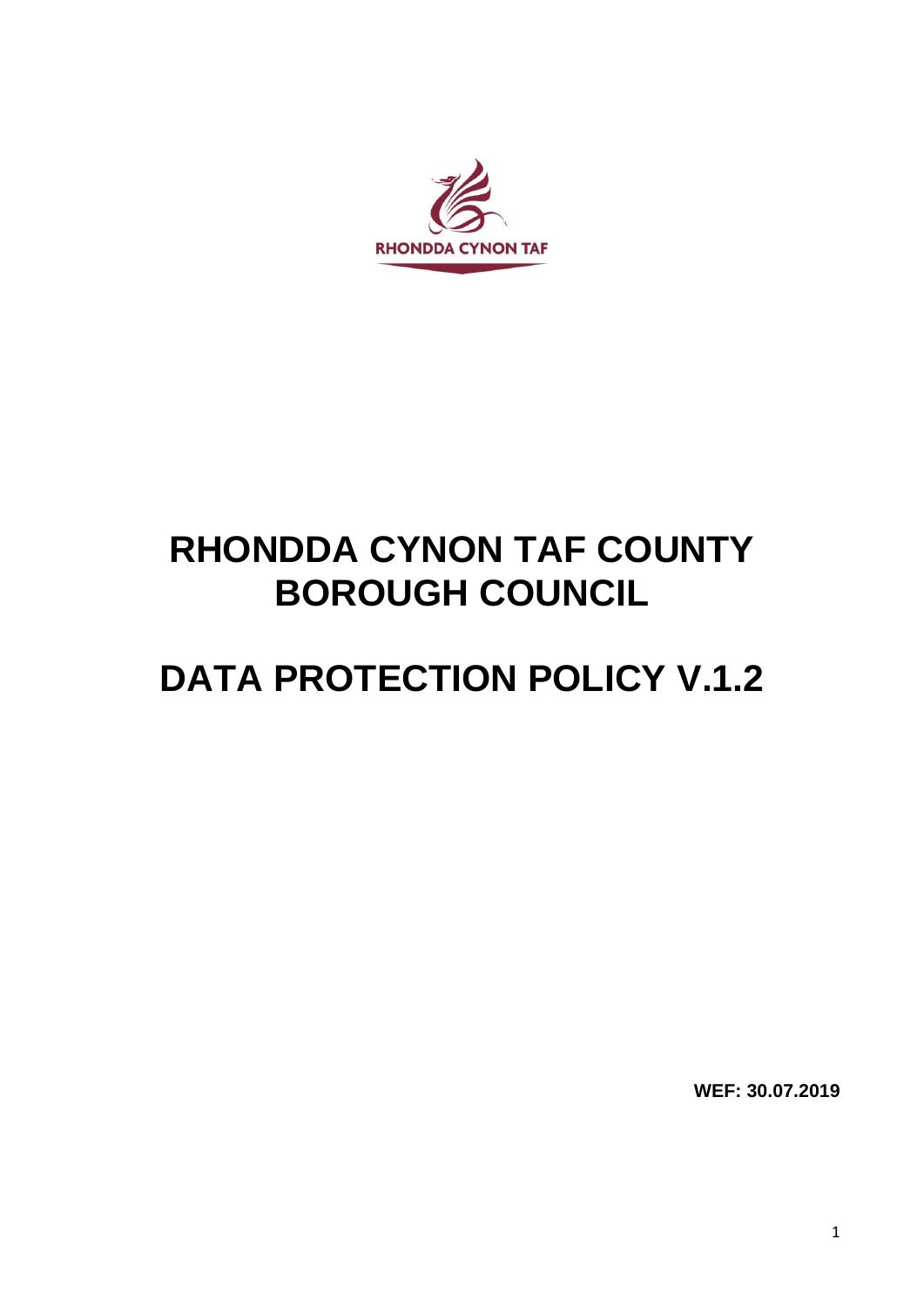# **Contents**

| <b>Section</b> | <b>Heading</b>                                  |   |  |
|----------------|-------------------------------------------------|---|--|
| $\mathbf 1$ .  | Introduction                                    | 3 |  |
| 2.             | <b>Legal Requirements</b>                       | 3 |  |
| 3.             | Scope                                           |   |  |
| 4.             | Links to other policies                         |   |  |
| 5.             | General data Protection Regulation - Principles |   |  |
| 6.             | <b>Information Rights</b>                       |   |  |
| 7.             | Roles & Responsibilities                        |   |  |
| 8.             | <b>Record of Processing Activity</b>            |   |  |
| 9.             | Data Protection Impact Assessment               |   |  |
| 10.            | <b>Breaches of Personal Data</b>                |   |  |
| 11.            | <b>Data Protection Complaints</b>               |   |  |

| App I  | Definitions            | 15 |
|--------|------------------------|----|
| App II | Information Governance | 16 |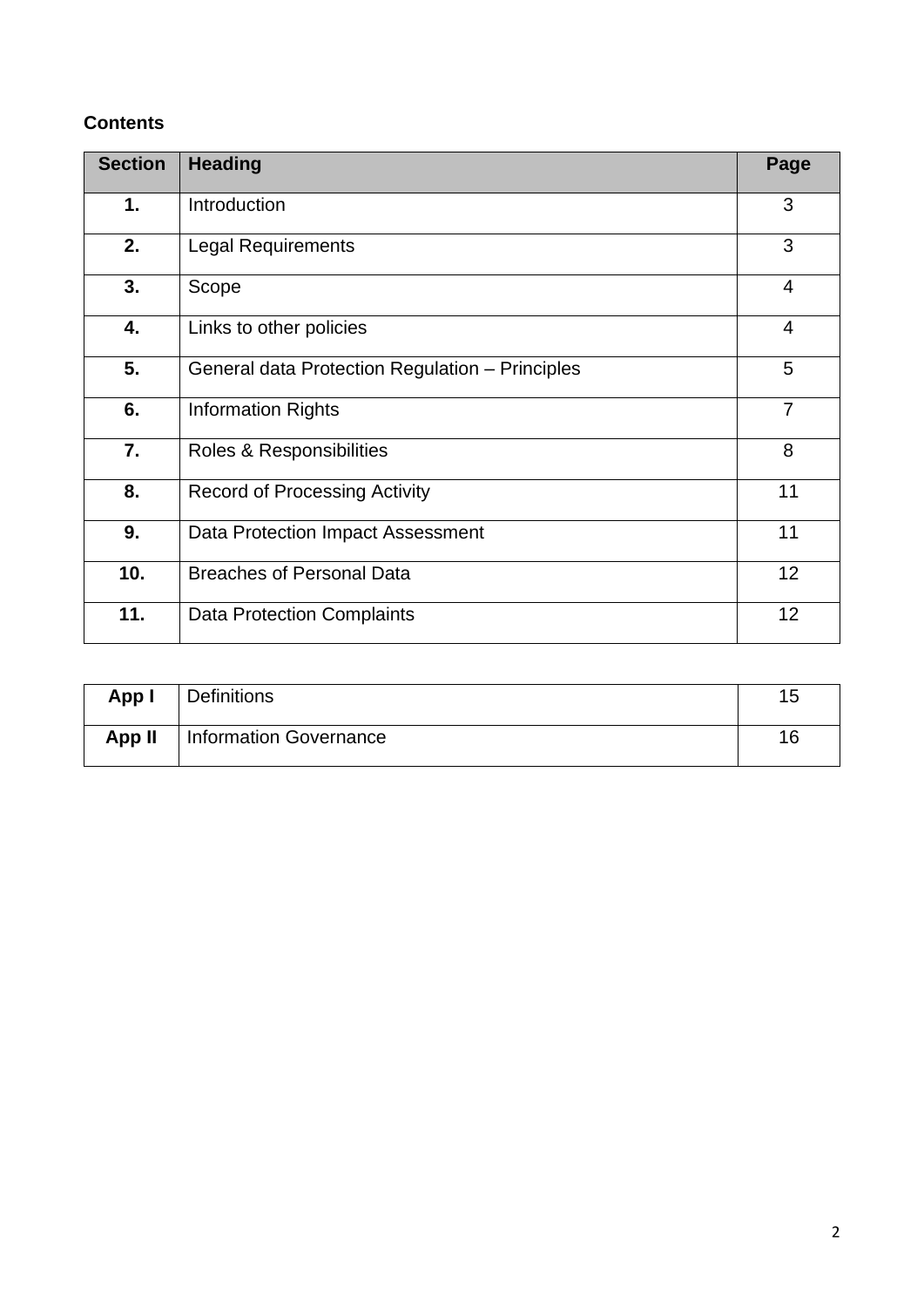# **1. INTRODUCTION**

- 1.1 Rhondda Cynon Taf County Borough Council needs to collect personal and sometimes sensitive information to deliver its services and to comply with the requirements of Laws and Regulations. In addition, the Council is also responsible for sharing information in accordance with requirements placed upon it.
- 1.2 No matter how it is collected, recorded and used, information must be dealt with properly to ensure compliance with Data Protection legislation
- 1.3 Processing information in a lawful manner is extremely important to the Council and demonstrates clear accountability and transparency to our customers.
- 1.4 This Policy provides an overview of the Council's governance arrangements in respect of managing the information that it processes and it applies to all Workers. It includes organisational measures and individual responsibilities which aim to ensure that the Council complies with the Data Protection legislation and respects the rights of individuals.

# **2. LEGAL REQUIREMENTS**

#### **General Data Protection Regulation (GDPR)**

- 2.1 The General Data Protection Regulation 2016 (GDPR) is EU wide legislation which came into effect on 25<sup>th</sup> May 2018.
- 2.2 The regulation governs how information about people (personal data) should be treated. It also gives rights to the individuals whose data is being processed and held. It applies to any data that relates to "an identified or an identifiable natural person (data subject)".
- 2.3 The GDPR is fully retrospective, in that it applies to information collected prior to the regulation coming into force.
- 2.4 The GDPR is enforced by the Information Commissioner. There are a number of tools available to the Information Commissioner for taking action to change the behaviour of organisations that process personal information where the law is broken. They include criminal prosecution, non-criminal enforcement and audit. The Information Commissioner also has the power to serve monetary penalties:
	- Tier 1 €10M or 2% of worldwide annual turnover for administrative errors e.g. failing to notify a breach when required to do so.
	- Tier 2  $\epsilon$ 20M or 4% of worldwide annual turnover for failing to comply with the principles or breaching data subject rights e.g. failing to keep personal information secure, failing to comply with a request for personal information.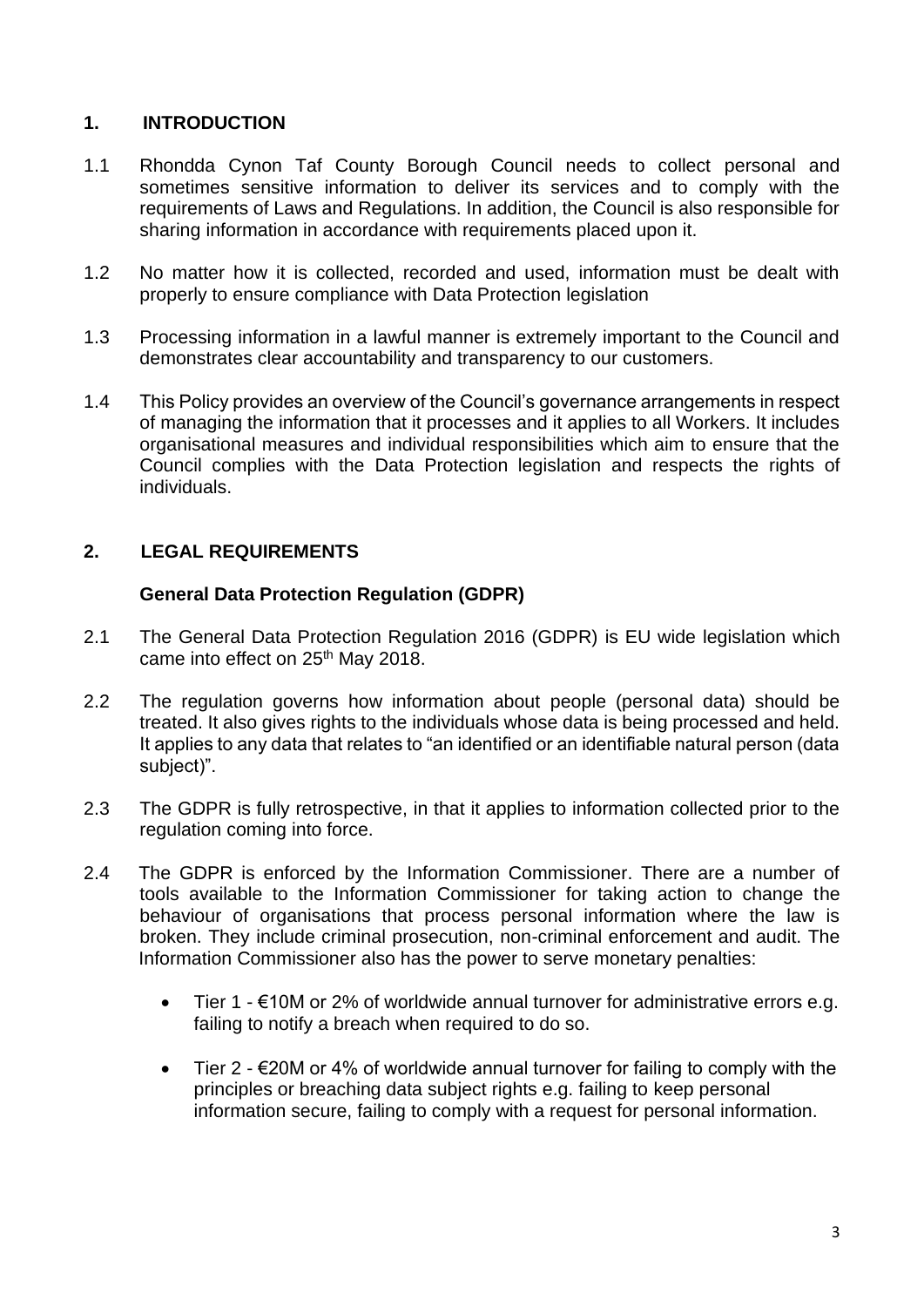# **Data Protection Act 2018 (DPA)**

- 2.5 The DPA 2018, replaces the Data Protection Act 1998. The Act aims to modernise data protection laws to ensure they are effective in years to come.
- 2.6 The Act has a part dealing with processing that does not fall within EU law. It applies GDPR standards but it has been amended to adjust those that would not work in the national context.

# **3. SCOPE**

- 3.1 This Policy applies to all employees, contractors, consultants, partners, suppliers, agents or anyone with access to personal data held by or on behalf of the Council.
- 3.2 The Policy also applies to personal data processed by Elected Members when representing the Council, for example as a member of a committee.
- 3.3 The Policy applies to all processing of personal data for which the Council is the Data Controller. This includes:
	- Personal data processed by the Council.
	- Personal data controlled by the Council but processed by a third party on the Council's behalf (for example private sector contractors).
	- Personal data processed jointly by the Council and its partners (data controllers in common).
- 3.4 Data subjects may include, but are not limited to:
	- Customers
	- Clients
	- Service users
	- Citizen
	- Current, past and prospective employees
	- Others with whom the Council communicates
- 3.5 The Policy applies to all personal data regardless of the media in which it is held including electronic data, CCTV, video and sound recordings and data held in physical format (e.g. paper records).

# **4. LINKS TO OTHER POLICIES**

- 4.1 A suite of supporting procedures, guidance documents, toolkits and frameworks underpin this Policy. These documents form the Council's Information Management Framework and help to demonstrate a commitment to accountability and transparency.
- 4.2 This policy may also be further supported by departmental procedures, guidance and information sharing protocols for specific areas of work.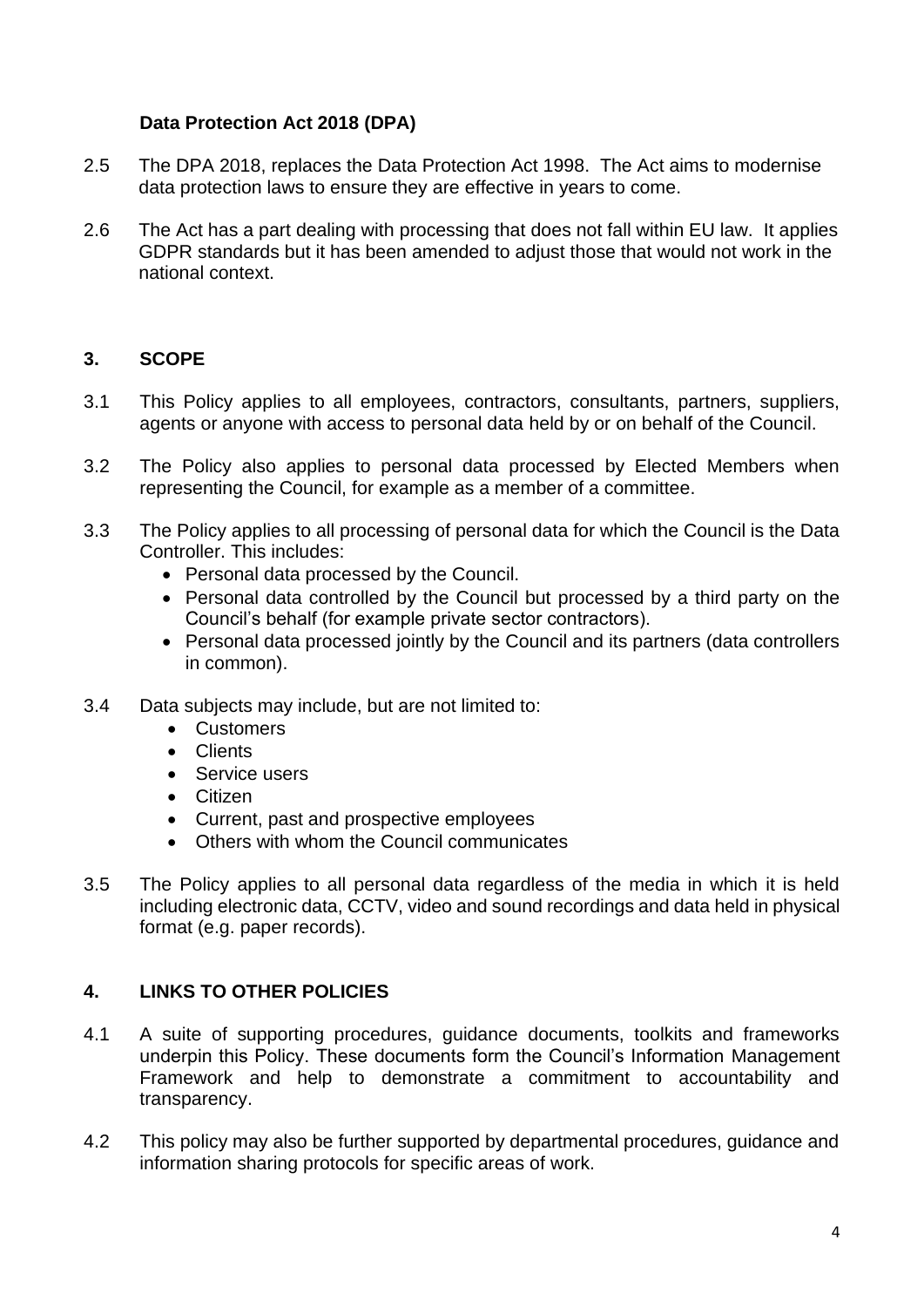# **5.0 GENERAL DATA PROTECTION REGULATION - PRINCIPLES**

5.1 The GDPR contain 6 key principles noted in Article 5 of the GDPR and these effectively summarise the main responsibilities placed upon organisations. The following summarises the 6 principles and illustrates how the Council will aim to comply with each of them:

#### **5.2 Article 5 (1 (a)) - Personal data shall be processed lawfully, fairly and in a transparent manner**

In order to comply with this principle the Council will inform data subjects what we do with their personal data. This means that the Council will aim to:

- Review the purpose of our processing activities and establish an appropriate lawful basis for each activity.
- At the point that we collect personal data we will explain in a clear and accessible way:
	- o What personal data we collect;
	- o For what purposes;
	- o Why we need it;
	- o How we use it;
	- o How we will protect the personal data;
	- $\circ$  To whom we may disclose it and why;
	- o How data subjects can update their personal data that we hold; and
	- o How long we intend to keep it
- Tailor this information for children, staff and other groups of people as appropriate.
- Publish this information in the form of 'Privacy Notices' and these will be made available on our website, and where appropriate in printed formats.
	- o Privacy Notices will be reviewed regularly, and should significant changes occur data subjects will be informed.
- Where we process personal data to keep people informed about Council services, activities and events we will provide in each communication a simple way of opting out of further communications.
- Wherever consent is required to process personal information, the Council will aim to :
	- o Make the request for consent prominent and separate from our terms and conditions.
	- o Not use pre-ticked boxes or any other type of default consent.
	- o Ask people to positively opt in and will provide clear instructions regarding withdrawal of consent.
	- o Ensure that individuals can refuse to consent without detriment.
	- o Specify the purpose for processing.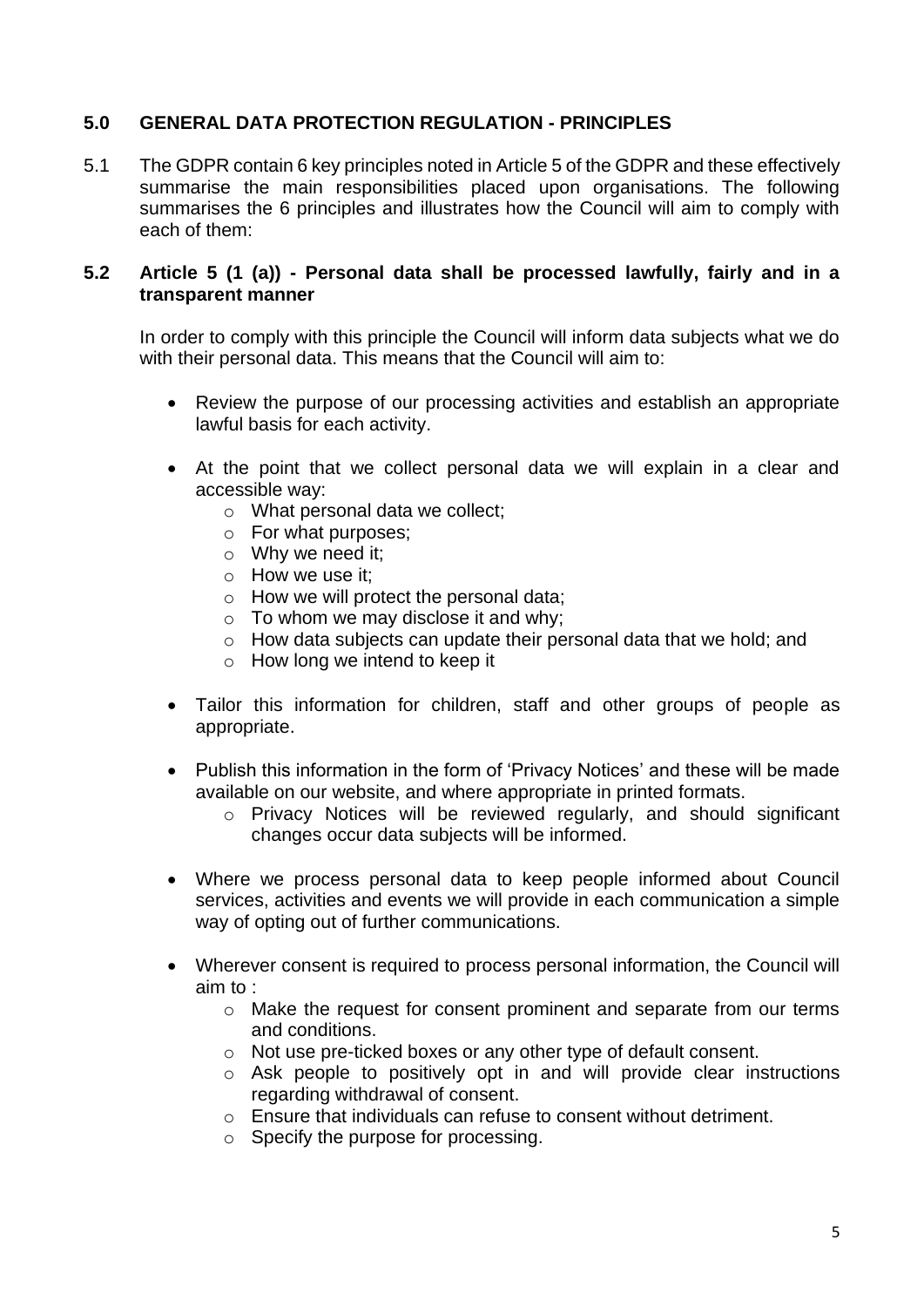#### **5.3 Article 5 (1 (b)) - Personal data shall be collected for specified, explicit and legitimate purposes**

In order to comply with this principle the Council will verify that the processing is necessary for the relevant purpose, and ensure that it is satisfied that there is no other reasonable way to achieve that purpose.

- **5.4 Article 5 (1 (c)) - Personal data shall be adequate, relevant and limited to what is necessary in relation to the purposes for which they are processed**
- **5.5 Article 5 (1 (d)) - Personal data shall be accurate and, where necessary, kept up to date**

#### **5.6 Article 5 (1 ((e)) - Personal data shall be kept in a form which permits identification of data subjects for no longer than is necessary**

In order to comply with the three data quality principles above the Council will:

- Obtain and process personal data only to the extent that is necessary to perform its functions and deliver services i.e. personal data will be relevant to the stated purpose and adequate but not excessive.
- Ensure, as far as is practicable, that the information held is accurate and upto-date.
- If personal data is found to be inaccurate, this will be remedied as soon as possible.
- Share personal information, such as contact details, within the Council where it is necessary to keep records accurate and up-to-date, and in order to provide individuals with a better service.
- Will retain personal data only for as long as required.
- Apply the Council's Retention & Disposal guidelines.
- Keep records only for as long as required in accordance with these guidelines.
- Dispose of personal information by means that protect the right of those individuals i.e. shredding, confidential waste, and secure electronic deletion.

#### **5.7 Article 5 (1 (f)) - Personal data shall be processed in a manner that ensures appropriate security of the personal data**

In order to comply with this principle the Council will take appropriate steps to safeguard all personal data it holds and minimise the risk of loss, wrongful access or improper use. This means that the Council will:

• Control access to personal data so that staff, contractors and other people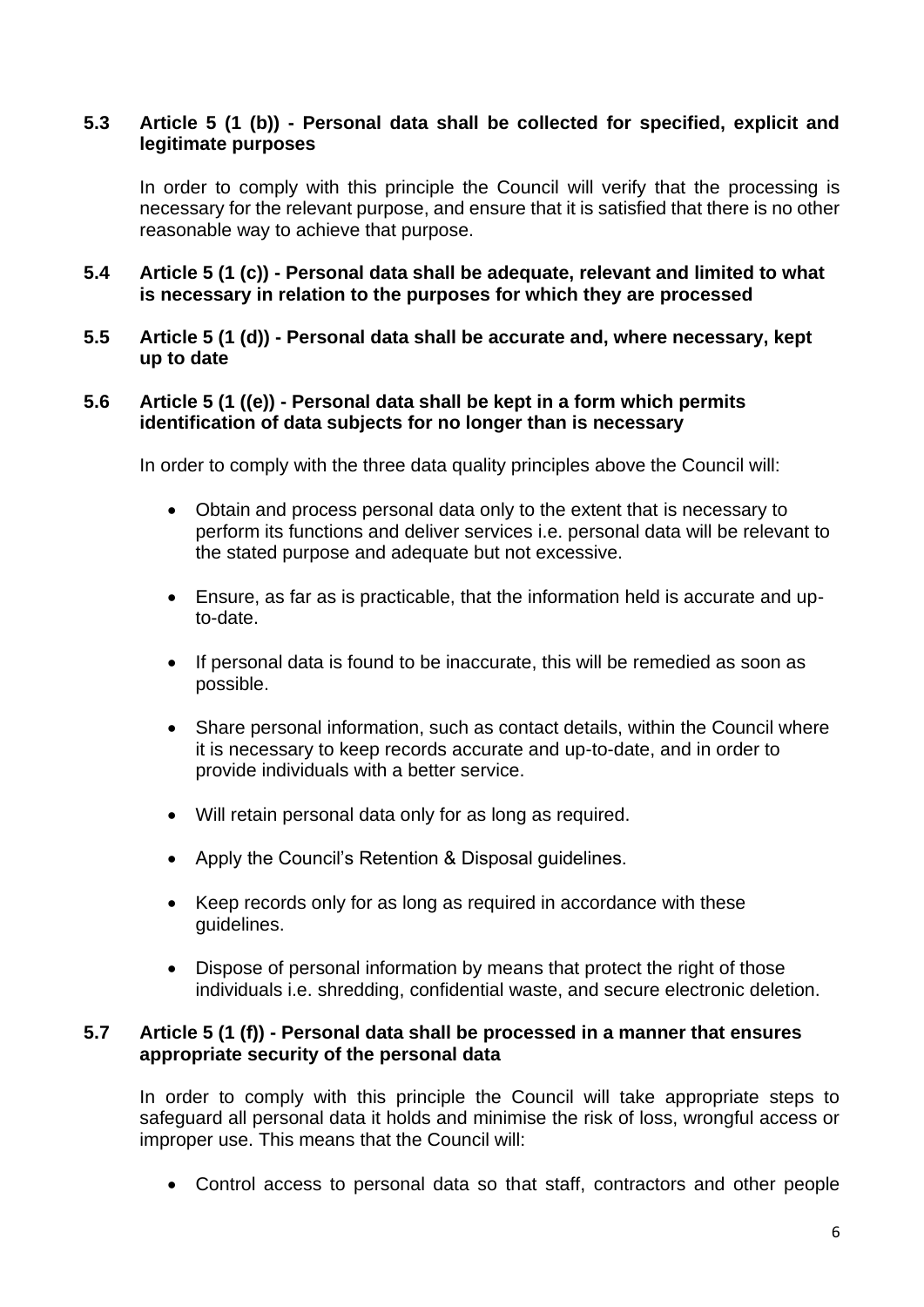working on Council business can only see such personal data as is necessary for them to fulfil their duties.

- Require all Council staff, and others who have access to personal data in the course of their work to complete basic data protection training, supplemented as appropriate by procedures and guidance relevant to their specific roles.
- Set and monitor compliance with security standards for the management of personal data as part of the Council's wider framework of information security policies and procedures.
- Provide appropriate tools for staff, contractors, and others to use and communicate personal data securely and when working away from the main office environment when their duties require this, for instance through provision of secure virtual private network or encryption.
- Take all reasonable steps to ensure that all suppliers, contractors, agents and other external bodies and individuals who process personal data on behalf of the Council enter into a Data Processor Agreement and comply with auditable security controls to protect the data.
- Take all reasonable steps to ensure that information is not transferred outside the European Economic Area, without verifying that the organisation processing the personal data has provided adequate safeguards.
- Develop and maintain Information Sharing Agreements (in keeping with Welsh Government's Wales Accord on the Sharing of Personal Information framework) with partner organisations and other external bodies with whom we may need to share personal data to deliver shared services or joint projects to ensure proper governance, accountability and control over the use of such data.
- Make appropriate and timely arrangements to ensure the confidential destruction of personal data in all media and formats when it is no longer required for Council business.

# **6.0 INFORMATION RIGHTS**

6.1 The GDPR provides certain rights to individuals. The Council is committed to ensuring individuals can freely exercise their rights and has procedures in place to ensure staff are aware of and can respond to requests of this nature. Below is a summary of those key rights:

# **i. Right to access**

This allows the individual to ask the Council if it holds personal information about them, what it uses the information for and to be given a copy of that information.

**ii. Right to correct incorrect information (rectification)**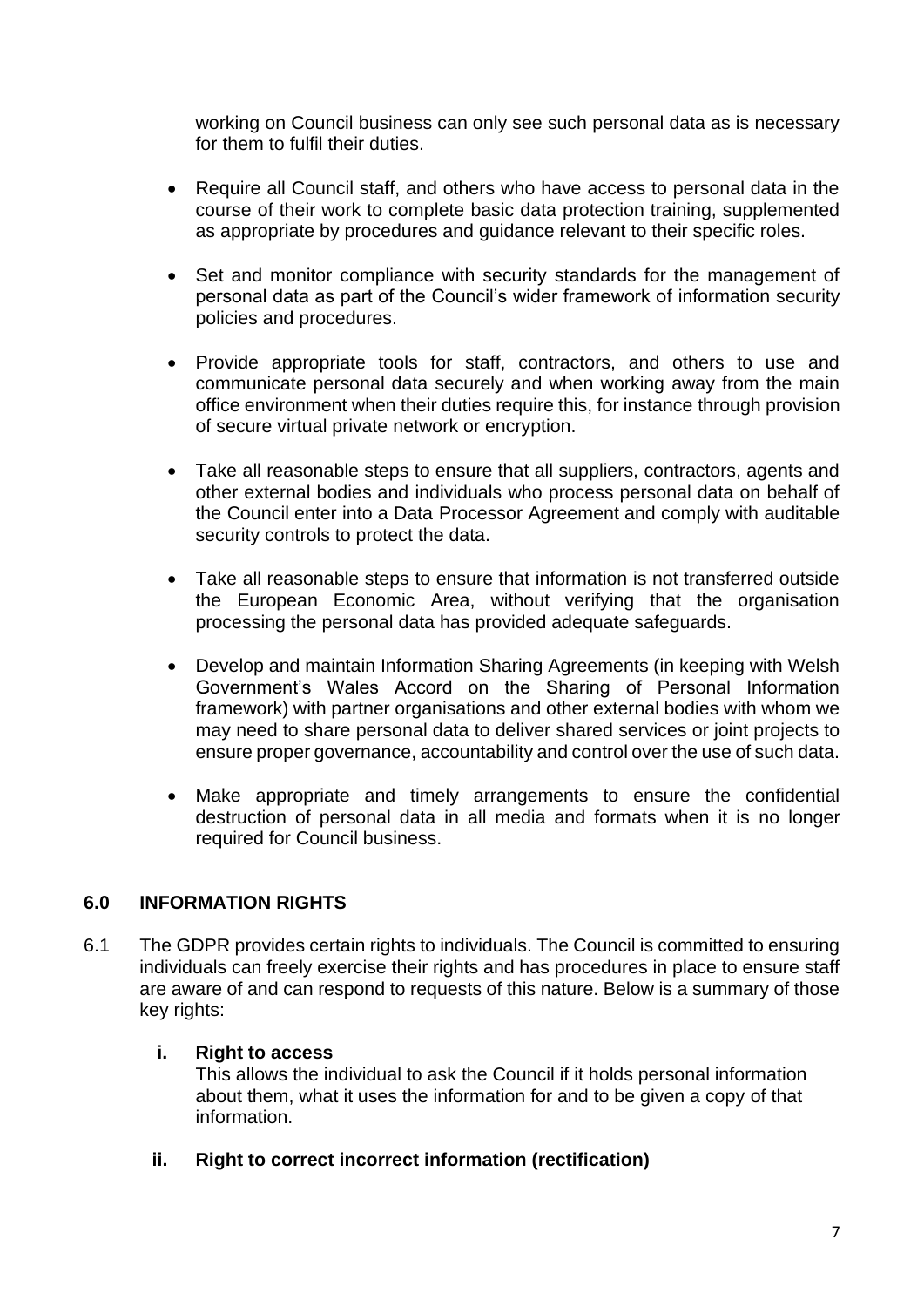This allows the individual to ask the Council to have their personal information rectified if it is inaccurate or incomplete

#### **iii. Right to erasure**

This allows the individual to ask the Council to have their personal information deleted or removed if there is no compelling reason for its continued use. This is not an absolute right and only applies in certain (limited) circumstances.

### **iv. Right to restrict the use of your information**

This gives the individual the right to ask the Council to block or stop using their personal information if its continued use causes them substantial and unwarranted damage or distress. This is not an absolute right and only applies in certain limited circumstances.

#### **v. Right to portability**

This right allows the individual to ask the Council for an electronic copy of their personal information in a readable format so that they may provide it to another organisation or service provider. The right to portability applies in certain limited circumstances.

#### **vi. Right to object to the use of your information**

This right allows the individual to object to the Council processing their personal information:

- o Where processing is based on legitimate interests of the performance of a task in the public interests / exercise of official authority
- o For direct marketing purposes
- o Profiling
- o Research purposes

#### **vii. Rights in relation to automated decision making and profiling**

This right enables the individual (in some circumstances) to object to the Council making significant decisions about them where the decision is completely automated and there is no human involvement.

# **7. ROLES AND RESPONSIBILITIES**

7.1 To ensure compliance with data protection legislation everyone from front line staff to senior managers must understand their role and responsibilities when managing personal data. This creates clear lines of leadership, accountability and governance, as well as promoting a corporate culture where personal information is valued and protected.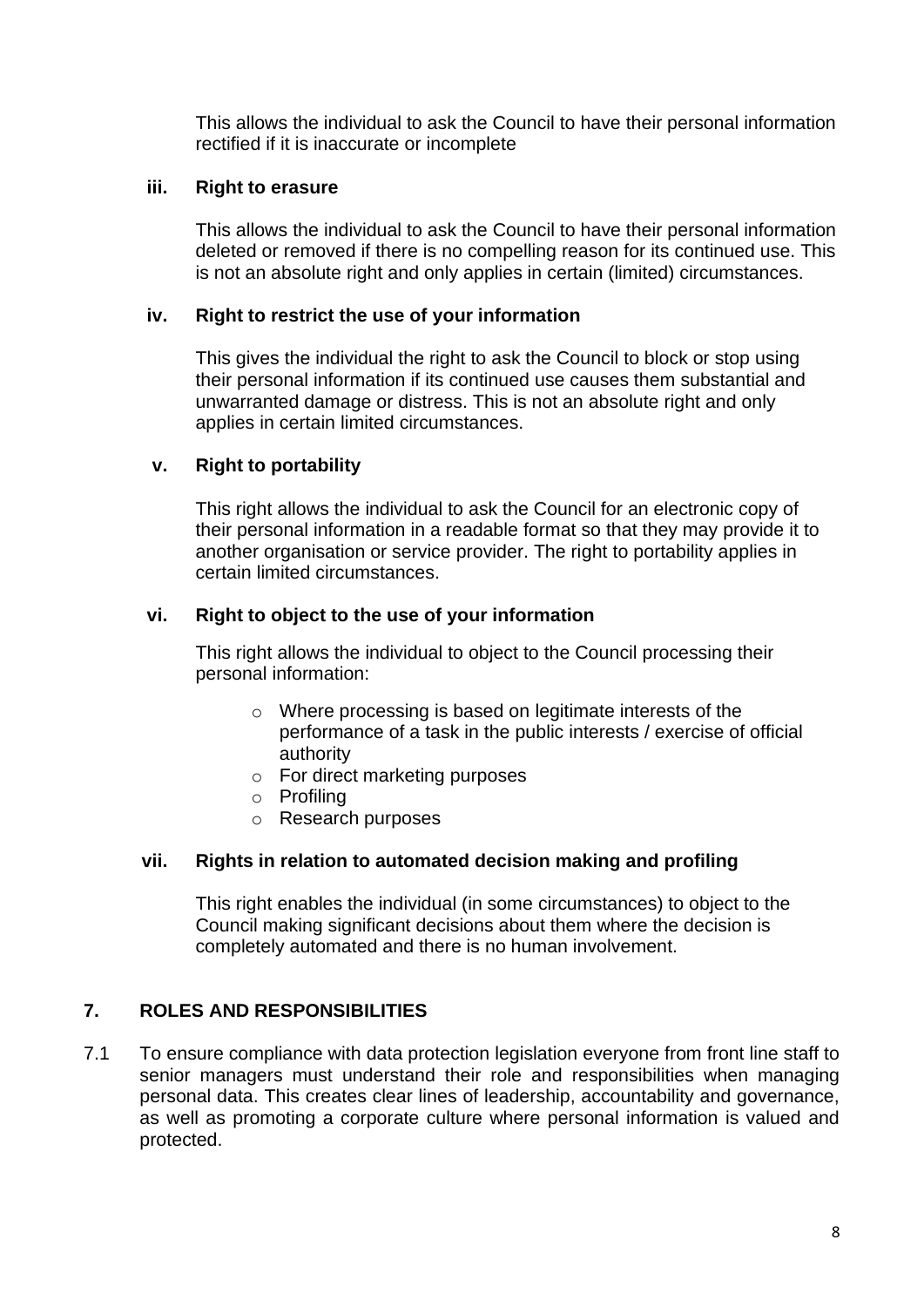7.2 Specific roles, responsibilities and governance arrangements have been established in line with data protection legislation and wider Local Public Services Data Handling Guidelines.

Key roles/groups are as follows:

#### **i. Senior Information Risk Owner**

The Group Director, Corporate & Frontline Services is the Council's designated Senior Information Risk Owner (SIRO).

The SIRO is a key role within the Council and oversees the systems and processes in place to safeguard information assets and that any risk associated with information is appropriately managed.

The SIRO is a member of the Council's Senior Leadership Team and is supported by the Council's Data Protection Officer.

#### **ii. Data Protection Officer (Statutory Post)**

The Council's Principal Information Management & Data Protection Officer is the designated DPO for the Council. The DPO provides interpretation, advice and support on complex information governance and information compliance issues.

The Council will ensure that it provides adequate resources to support the DPO in discharging its responsibilities in accordance with the GDPR obligations.

Operationally the DPO reports to the Head of ICT. However, arrangements are in place whereby the DPO also has a reporting line directly to the Group Director, Corporate & Frontline Services (SIRO) in order to ensure organisational independence and objectivity. The reporting lines of the DPO are illustrated in appendix II.

#### **iii. Information Management Board**

The Information Management (IM) Board provides high level oversight of the Council's Information Management arrangements. It determines the long term information management plan for the Council, monitors progress against the plan and provides assurance that information risk is being properly assessed, controlled and mitigated.

The Board is chaired by the SIRO and permanent group members consist of:

- Group Director, Community & Children's Services
- Director Public Health, Protection & Community Services
- Head of ICT
- Head of Legal Corporate & Democratic Services
- Head of Organisational Development
- Head of Internal Audit & Procurement Delivery Programme
- Head of Transformation & Data Systems
- ICT Programme & Support Manager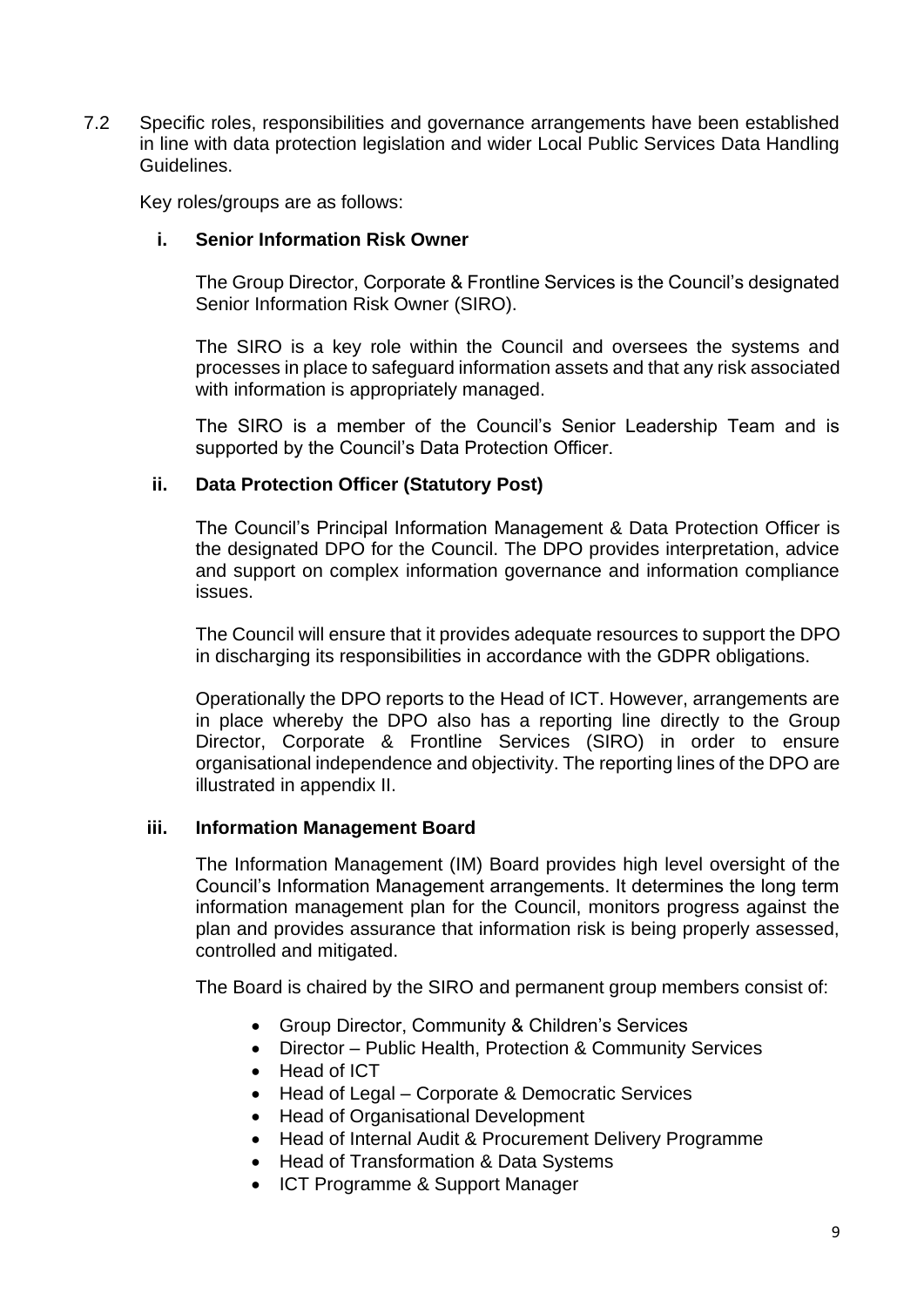• Principal Information Management & Data Protection Officer

#### **iv. Information Management Team**

The team supports the delivery of the information management plan. It delivers awareness training, provides advice and guidance to all Council Services and is also responsible for independently investigating reported breaches of procedure.

The representatives are as follows:

- Head of ICT,
- ICT Programme & Support Manager
- Principal Information Management & Data Protection Officer
- Information Security Officer
- Information Management & Security Assistant

#### **v. Information Management Working Group**

The group supports the delivery of the information management plan, and is responsible for operationally supporting, monitoring and learning from information security incident investigations and raising awareness of Information Management and Data Protection within their Service Group.

The group is attended by key service representatives whose role is to provide a first point of contact for staff and managers for advice and information on information management related issues including data protection, information security and information sharing within their service.

#### **vi. Information Asset Owners (IAO)**

The role of the IAO is assigned to Officers who have ultimate ownership and accountability of information systems and assets held within their service area. This is typically identified at a Head of service level.

IAO's have responsibility for making sure that information systems and assets are handled and managed appropriately. This means making sure that personal information is properly protected, and where personal information is shared, that proper confidentiality, integrity and safeguards apply.

IAO's are responsible for ensuring that their staff process personal data in compliance with the 6 principles of the GDPR (as set out earlier in Section 5 of the report).

#### **vii. All Data Users**

Almost every member of staff within the Council handles and manages personal information as part of their day-to-day role and as such they all have an important role in effectively managing information throughout its lifecycle i.e. from the time it's created, to the time it's no longer needed and disposed of.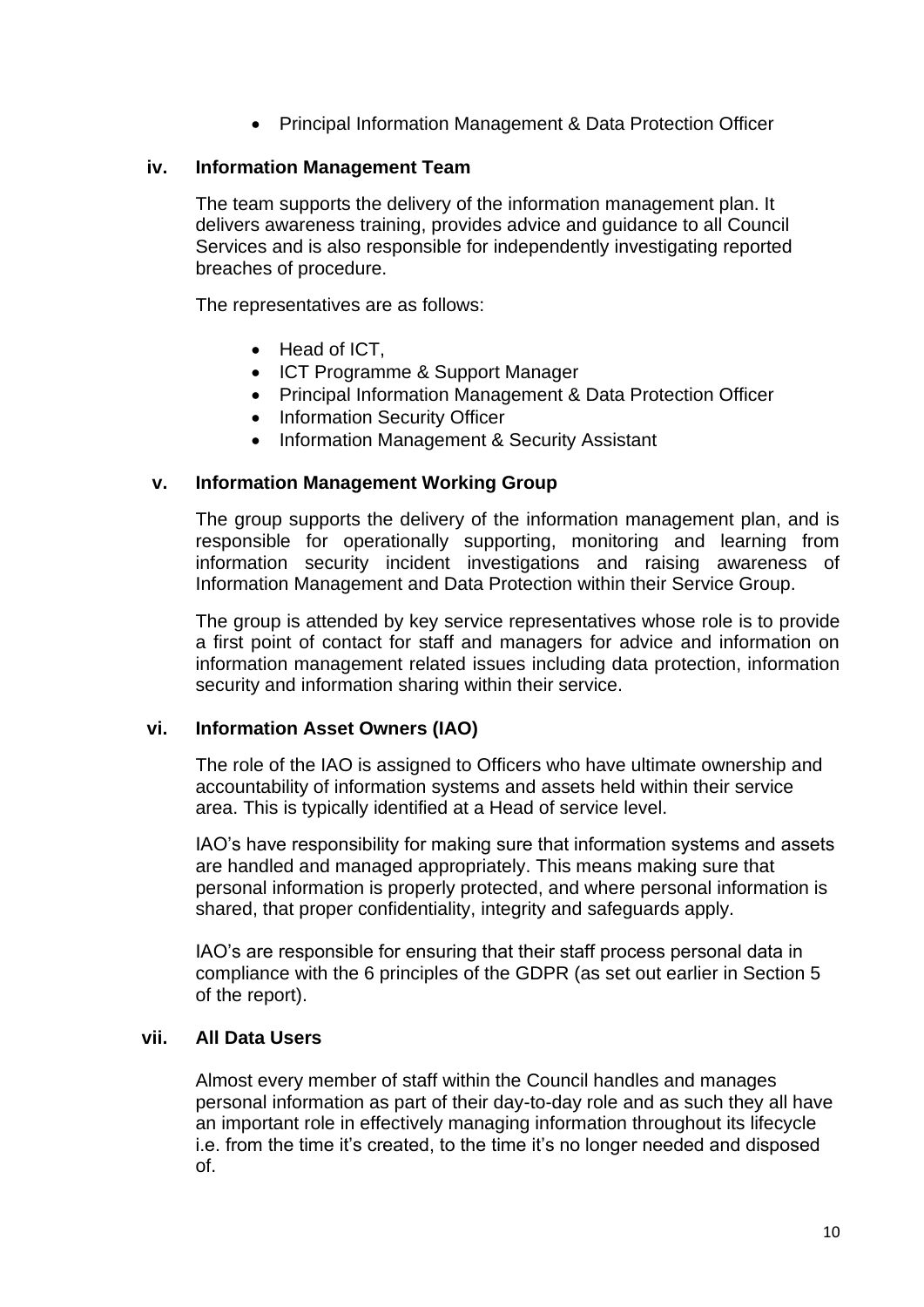Individual Responsibilities:

- All data users must comply with this Policy. Failure to comply may result in disciplinary action which could lead to dismissal.
- Take part in relevant training and awareness provided by the Council to support compliance.
- Take all necessary steps to ensure that no breaches of personal data result from their actions.
- Report all suspected information security breaches promptly so that appropriate action can be taken to minimise harm*.*

# **8. RECORDS OF PROCESSING ACTIVITY**

- 8.1 The GDPR contains explicit provisions regarding the need for organisations to document their processing activities. In order to discharge this key responsibility, the Council has in place an Information Asset Register (IAR). The IAR documents the following for each processing activity:
	- purpose for processing
	- legal basis for processing
	- arrangements in respect of information sharing (with both internal and external partners)
	- retention requirements
	- information required for privacy notices;
	- records of consent
	- controller-processor contracts;
	- the location of personal data;
	- Data Protection Impact Assessment reports
	- Records of personal data breaches.
- 8.2 Each IAR will be subjected to regular review.

# **9. DATA PROTECTION IMPACT ASSESSMENTS (DPIA)**

- 9.1 The Council will apply 'privacy by design' principles when developing and managing information systems and processes involving personal data.
- 9.2 Specifically the Council will:
	- Undertake proportionate DPIA's to identify and mitigate data protection risks at an early stage of a project where new technology is being deployed or the processing is likely to result in a high risk to the rights and freedoms of individuals.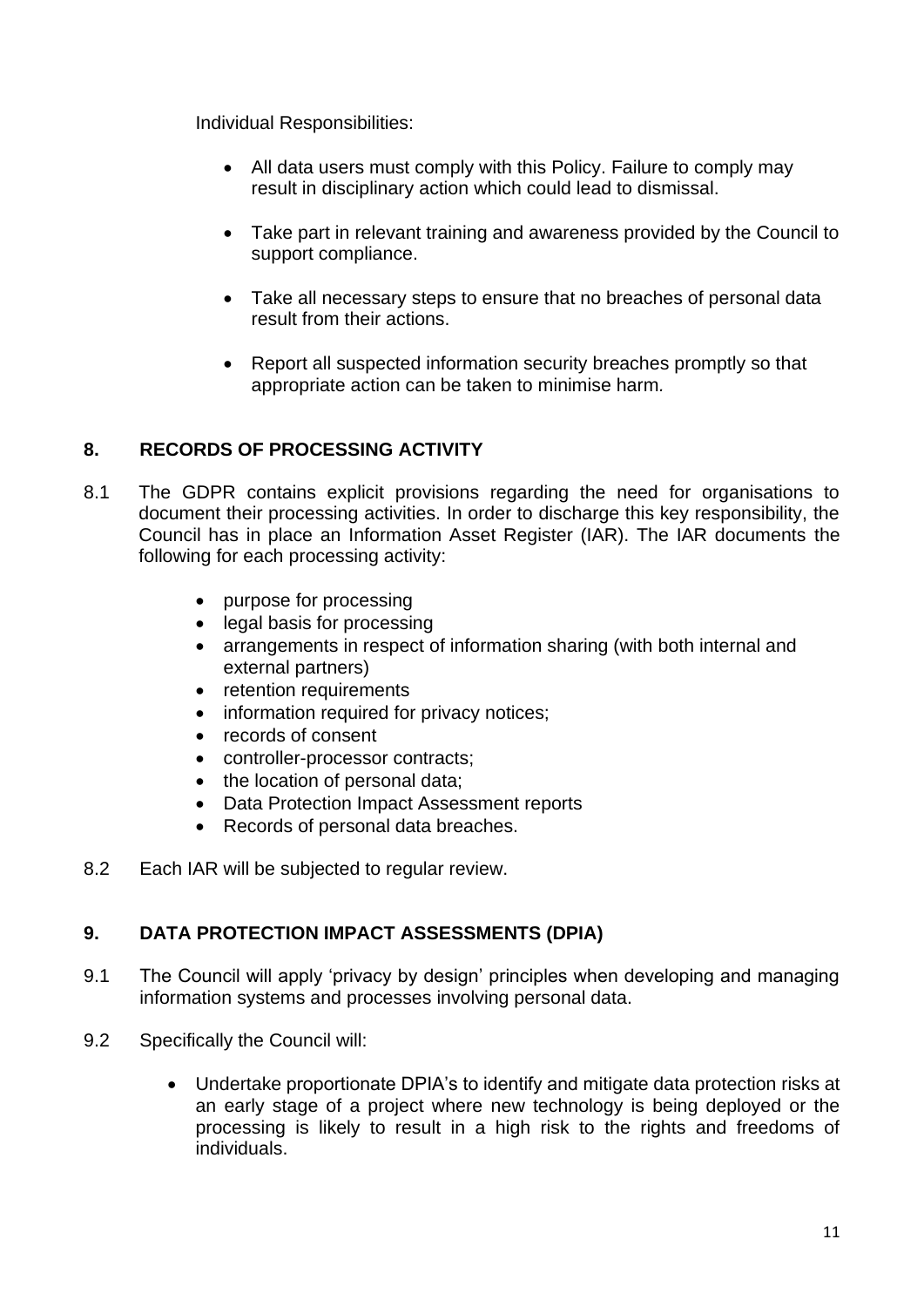- Collect, disclose and retain the minimum personal data for the minimum time *necessary* for the purpose (i.e. adopt data minimisation)
- Anonymise personal data wherever necessary and appropriate, for instance when using it for statistical purposes

### **10. BREACHES OF PERSONAL DATA**

- 10.1 The GDPR introduces a duty on all organisations to report certain types of personal data breaches to the relevant supervisory authority (Information Commissioner). This must be done within 72 hours of becoming aware of the breach, where feasible.
- 10.2 If the breach is likely to result in a high risk of adversely affecting individual's rights and freedoms, the organisation must also inform those individuals without undue delay.
- 10.3 The Council has robust breach detection, reporting and investigation procedures in place that aim to ensure that:
	- Data breach events are detected, reported, categorised and monitored consistently.
	- Incidents are assessed and responded to appropriately.
	- Action is taken to reduce the impact of disclosure.
	- Mitigation improvements are put in place to prevent recurrence.
	- Serious breaches will be reported to the Information Commissioner.
	- Lessons learnt are communicated and actions to help prevent future incidents are agreed and monitored.

# **11. DATA PROTECTIONS COMPLAINTS**

- 11.1 The Council is committed to dealing effectively with any complaints or concerns individuals may have about the way in which the Council processes personal information. Any complaints about the Council's processing of personal data and rights under the Regulation will be dealt with in accordance with this Policy and the Council's [Complaints & Concerns Policy.](https://www.rctcbc.gov.uk/EN/GetInvolved/CommentsComplimentsandComplaints/relateddocuments/COMMENTSCOMPLIMENTSANDCOMPLAINTSPOLICY.pdf)
- 11.2 Data protection complaints may be addressed directly to the Council's Information Management Team (email/address below) or may be submitted by any of the means highlighted in the Council's [Complaints & Concerns Policy:](https://www.rctcbc.gov.uk/EN/GetInvolved/CommentsComplimentsandComplaints/relateddocuments/COMMENTSCOMPLIMENTSANDCOMPLAINTSPOLICY.pdf)

RCTCBC FAO: Information Management Team Rhondda Fach Leisure Centre **Tylorstown** CF43 3HR e-mail: [information.management@rctcbc.gov.uk](mailto:information.management@rctcbc.gov.uk)

11.3 The GDPR does not set out a specific complaints regime for data protection issues.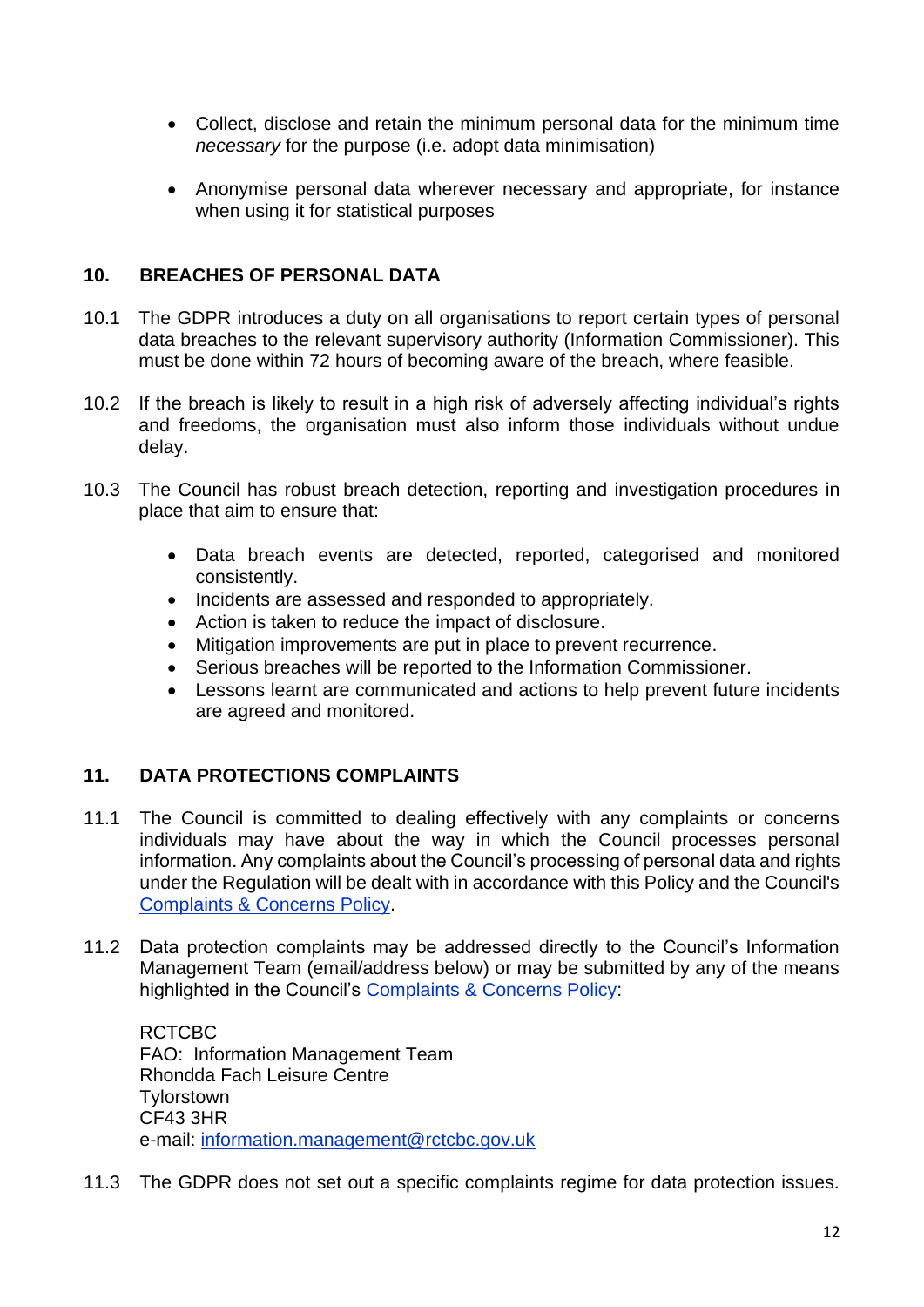However individuals do have a right to request that the Information Commissioner make an assessment of compliance of particular circumstances with the GDPR.

The Information Commissioner's Office Wycliffe House, Water Lane, Wilmslow, Cheshire, SK9 5AF

### [ico.org.uk](https://ico.org.uk/) Telephone: 03031231113 or 01625545745

11.4 The Council will respond promptly and fully to any request for information about data protection compliance made by the Information Commissioner.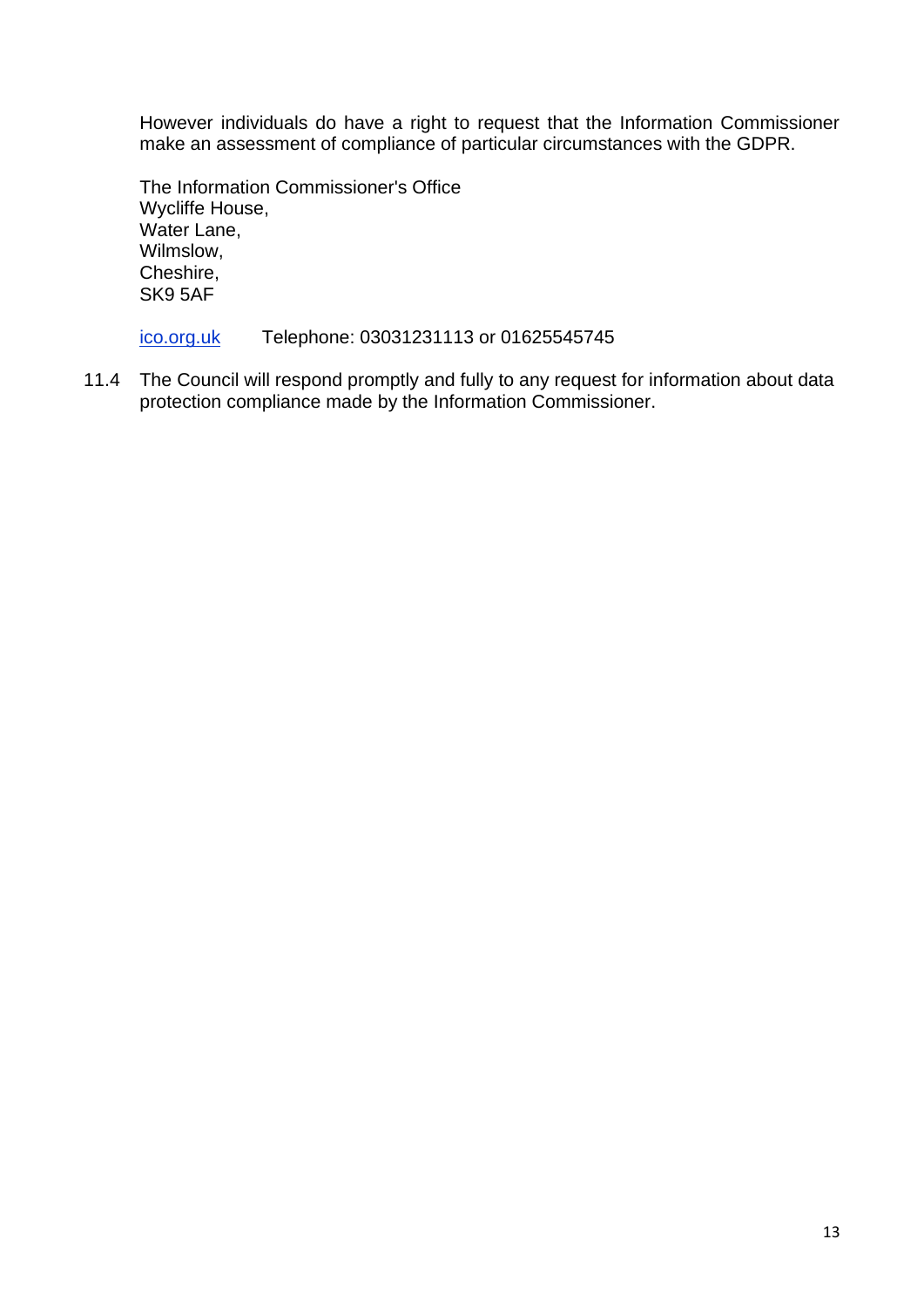# **Appendix I**

# **DEFINITIONS**

| <b>GDPR</b>                             | <b>General Data Protection Regulation 2016</b>                                                                                                                                                                                                                                                                                                                                                                                                                                                                 |  |  |  |
|-----------------------------------------|----------------------------------------------------------------------------------------------------------------------------------------------------------------------------------------------------------------------------------------------------------------------------------------------------------------------------------------------------------------------------------------------------------------------------------------------------------------------------------------------------------------|--|--|--|
| <b>DPA</b>                              | Data Protection Act 2018                                                                                                                                                                                                                                                                                                                                                                                                                                                                                       |  |  |  |
| <b>Personal data</b>                    | Personal data is defined as - any information relating to an<br>identified or identifiable natural person ('data subject'); an<br>identifiable natural person is one who can be identified, directly or<br>indirectly, in particular by reference to an identifier such as a<br>name, an identification number, location data, an online identifier<br>or to one or more factors specific to the physical, physiological,<br>genetic, mental, economic, cultural or social identity of that<br>natural person. |  |  |  |
| <b>Special</b><br>categories of<br>data | Formerly known as sensitive data, the categories are as follows:<br>racial or ethnic origin,<br>political opinions,<br>$\bullet$<br>religious or philosophical beliefs,<br>trade union membership<br>$\bullet$<br>genetic data,<br>$\bullet$<br>biometric data for the purpose of uniquely identifying a<br>natural person,<br>data concerning health<br>data concerning a natural person's sex life or sexual<br>$\bullet$<br>orientation                                                                     |  |  |  |
| <b>Criminal</b><br><b>Convictions</b>   | Whilst not classified as special category data by the GDPR, the<br>processing of personal data relating to criminal convictions and<br>offences carries specific instructions under Article 10 of the<br>GDPR and also Schedule 1 of the DPA.                                                                                                                                                                                                                                                                  |  |  |  |
| <b>Data Subject</b>                     | A Data Subject is a living individual to whom the personal data<br>relates. Within the Council this could be a member of the public or<br>an employee.                                                                                                                                                                                                                                                                                                                                                         |  |  |  |
| <b>Data Controller</b>                  | A Data Controller is the natural or legal person, public authority,<br>agency or other body which, alone or jointly with others,<br>determines the purposes and means of the processing of<br>personal data.                                                                                                                                                                                                                                                                                                   |  |  |  |
| <b>Joint Data</b><br><b>Controller</b>  | The term jointly is used where two or more persons /<br>organisations act together to decide the purpose and manner of<br>any data processing                                                                                                                                                                                                                                                                                                                                                                  |  |  |  |
| <b>Data Controller in</b><br>common     | The term applies where two or more persons / organisations<br>share a pool of personal data that they process independently of<br>each other.                                                                                                                                                                                                                                                                                                                                                                  |  |  |  |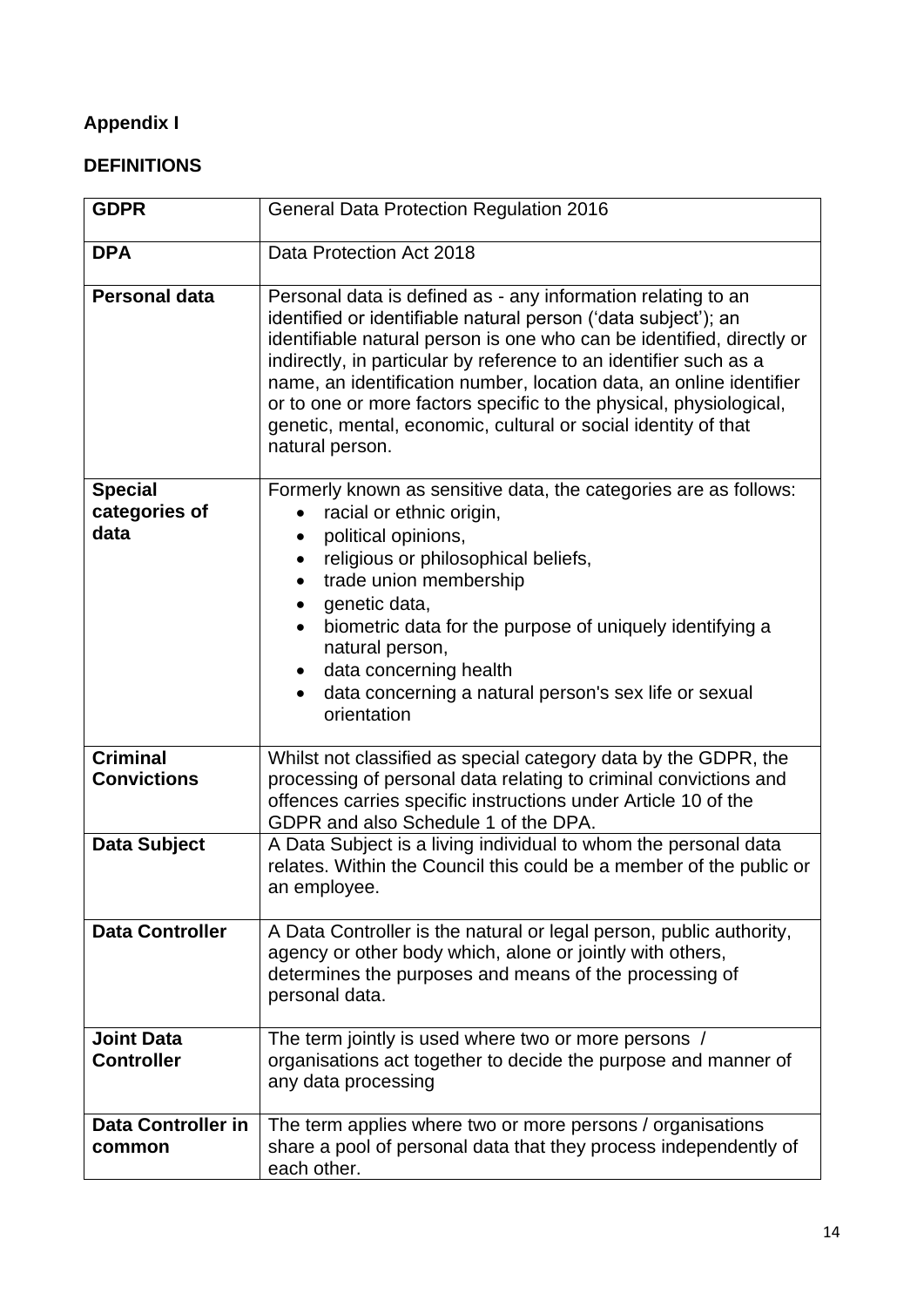| <b>Data Processor</b>                     | A Data Processor is a natural or legal person, public authority,<br>agency or other body which processes personal data on behalf of<br>the controller.                                                                                                                                                                                                 |
|-------------------------------------------|--------------------------------------------------------------------------------------------------------------------------------------------------------------------------------------------------------------------------------------------------------------------------------------------------------------------------------------------------------|
| <b>Processing</b>                         | The definition of 'processing' is very wide and covers virtually any<br>action associated with personal data including (but not limited to)<br>obtaining, recording, viewing, storing, amending, sharing, viewing,<br>disclosure, sharing and destruction of the data.                                                                                 |
| <b>Data User</b>                          | The term data user applies to any member of staff, member,<br>contractor or third party who processes personal information held<br>by, or on behalf of the Council.                                                                                                                                                                                    |
| <b>Information</b><br><b>Commissioner</b> | The Crown appointed person (and department) responsible for<br>the implementation and the policing of GDPR, DPA and the<br>Freedom of Information Act 2000. He has the authority to both<br>investigate and prosecute on behalf of any individual who<br>believes that their Personal Data is not being handled in<br>accordance with the legislation. |
| <b>ICO</b>                                | Information Commissioner's Office                                                                                                                                                                                                                                                                                                                      |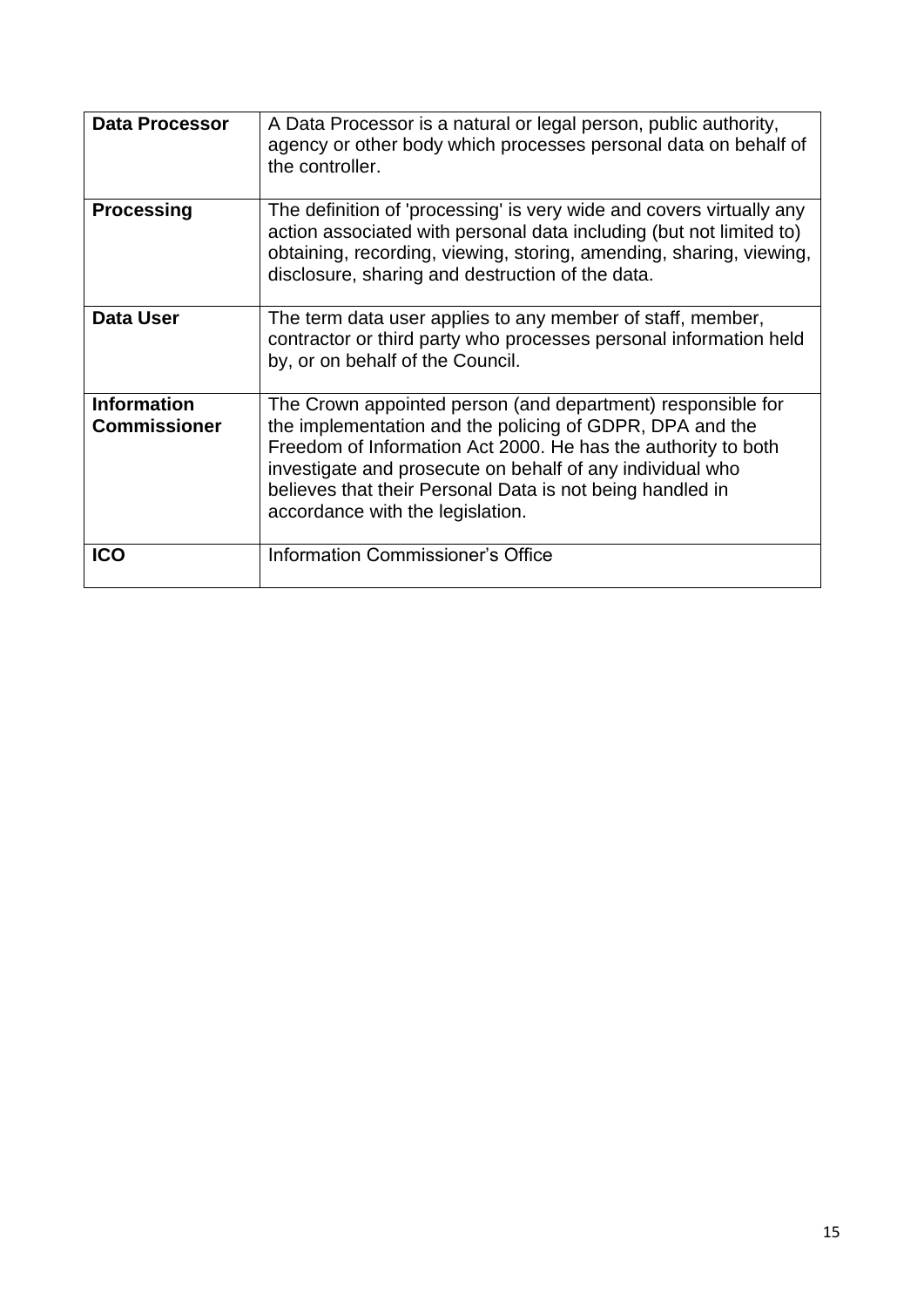# **Appendix II**

#### **Information Governance Flowchart**